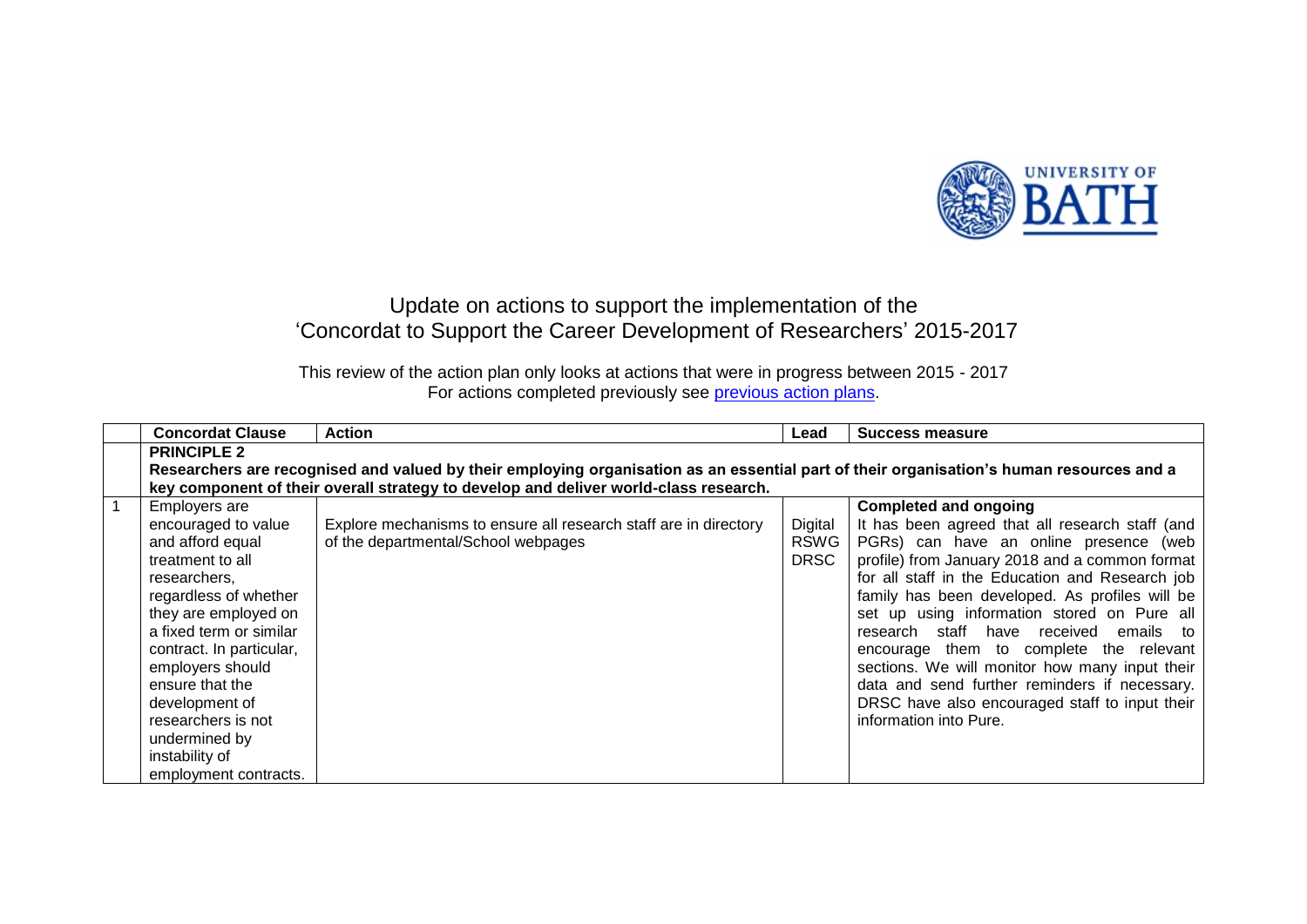| This approach should<br>be embedded<br>throughout all<br>departmental<br>structures and<br>systems.                                                                                                                                                                                                                                                                                                                                                                                                                                                                         |                                                                                                                                              |           |                                                                                                                                                                                                                                                                                                                                                                                                                                                                                                                                                                                                                                                                                                                                                                                                                                                                                                                                                                                                                                                                                                                                                                                                                                                                         |
|-----------------------------------------------------------------------------------------------------------------------------------------------------------------------------------------------------------------------------------------------------------------------------------------------------------------------------------------------------------------------------------------------------------------------------------------------------------------------------------------------------------------------------------------------------------------------------|----------------------------------------------------------------------------------------------------------------------------------------------|-----------|-------------------------------------------------------------------------------------------------------------------------------------------------------------------------------------------------------------------------------------------------------------------------------------------------------------------------------------------------------------------------------------------------------------------------------------------------------------------------------------------------------------------------------------------------------------------------------------------------------------------------------------------------------------------------------------------------------------------------------------------------------------------------------------------------------------------------------------------------------------------------------------------------------------------------------------------------------------------------------------------------------------------------------------------------------------------------------------------------------------------------------------------------------------------------------------------------------------------------------------------------------------------------|
| $\overline{2}$<br>Commitment by<br>everyone involved to<br>improving the stability<br>of employment<br>conditions for<br>researchers and<br>implementing and<br>abiding by the<br>principles and terms<br>laid down in the<br><b>Fixed Term</b><br>Employees<br>(Prevention of Less<br>Favourable Treatment)<br>Regulations (2002)<br>and Joint Negotiating<br>Committee for Higher<br><b>Education Staff</b><br>(JNCHES) guidance<br>on the use of fixed-<br>term contracts will<br>provide benefits for<br>researchers, research<br>managers, and their<br>organisations. | Raise awareness of importance of recording sickness/disability<br>status of researchers. Monitor if more staff use iTrent to record<br>this. | <b>HR</b> | <b>Completed</b><br>The University undertook significant work on<br>improving both the recording and management<br>of sickness absence between 2014 and 2015<br>following the creation of a new Sickness<br>Absence Policy and also a new Disability Leave<br>scheme in 2013. As reported to Council in<br>October 2015, this resulted in a significant<br>increase in the number of recorded days lost<br>through sickness, rising from 15,232 in 2013/14<br>to 18,945 days in 2014/15 - a 24% increase.<br>From reviewing the data and the (lack of) change<br>in impact it was concluded that this change was<br>the result of improved reporting rather than<br>worsening health. This reporting of sickness<br>included, almost for the first time, the recording<br>of sickness absence by research associates.<br>This monitoring of reported sickness absence<br>has continued since 2015.<br>There were a number of other actions that were<br>taken as part of this work:<br>There was a more integrated approach to<br>supporting sickness management from the<br>HR, Staff Development and University<br>Health, Safety and Environment - UHSE<br>(now the Safety and Wellbeing team) teams<br>working together.<br>An additional HR Advisor was introduced |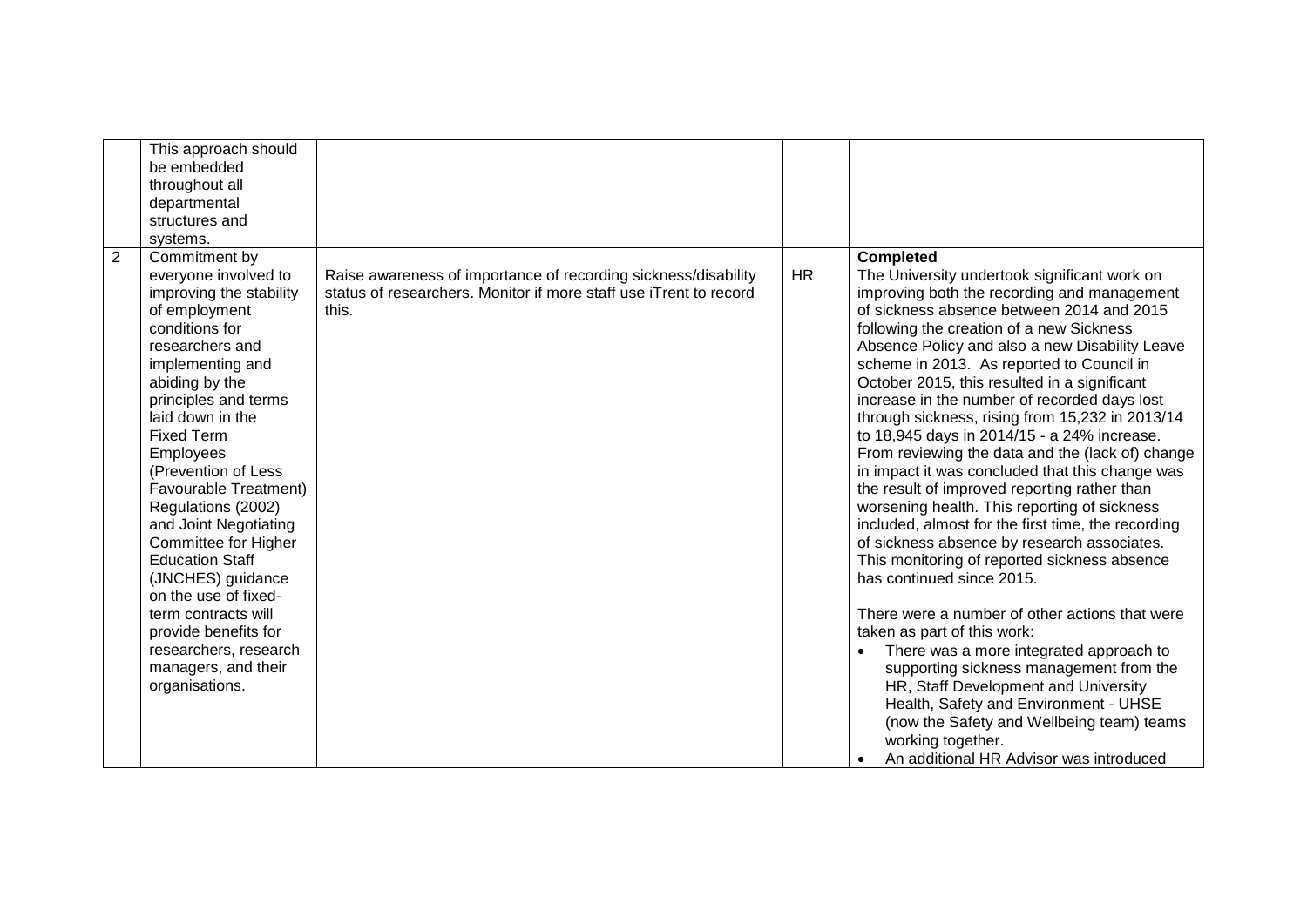|  |  | within the HR team to enable the advisors to    |
|--|--|-------------------------------------------------|
|  |  | provide more advice and support to              |
|  |  | managers in managing sickness absence in        |
|  |  | their teams looking at actions that respond to  |
|  |  | absence and support a sustainable return        |
|  |  | wherever possible and prevent or reduce         |
|  |  | absence in future.                              |
|  |  | Additional reports were made available on       |
|  |  | iTrent to help line managers to better          |
|  |  | understand their sickness absence and help      |
|  |  | them to focus their time where it will have the |
|  |  | most impact in reducing absence and             |
|  |  | building effective teams in positive working    |
|  |  | environments.                                   |
|  |  | The University Health, Safety and               |
|  |  | Environment (UHSE) team (now the Safety         |
|  |  | and Wellbeing team) reviewed and revised        |
|  |  | the University's stress management toolkit      |
|  |  | and the training of managers in using it.       |
|  |  | An automated email trigger was                  |
|  |  | implemented in 2014-2015 so that a member       |
|  |  | of the UHSE team received a confidential        |
|  |  | message when a case of sickness absence         |
|  |  | due to stress or musculosketal reason was       |
|  |  | reported through iTrent (the University's HR    |
|  |  | & Payroll system).                              |
|  |  | From this trigger a member of the UHSE          |
|  |  | staff was able to contact these staff and their |
|  |  | manager promptly, confidentially and directly   |
|  |  | to offer support and to signpost them to help   |
|  |  | in managing the stress, building resilience     |
|  |  | and returning to work sustainably.              |
|  |  | The UHSE team also reviewed their support       |
|  |  | to managers and staff in preventing absence     |
|  |  | due to back pain and to responding              |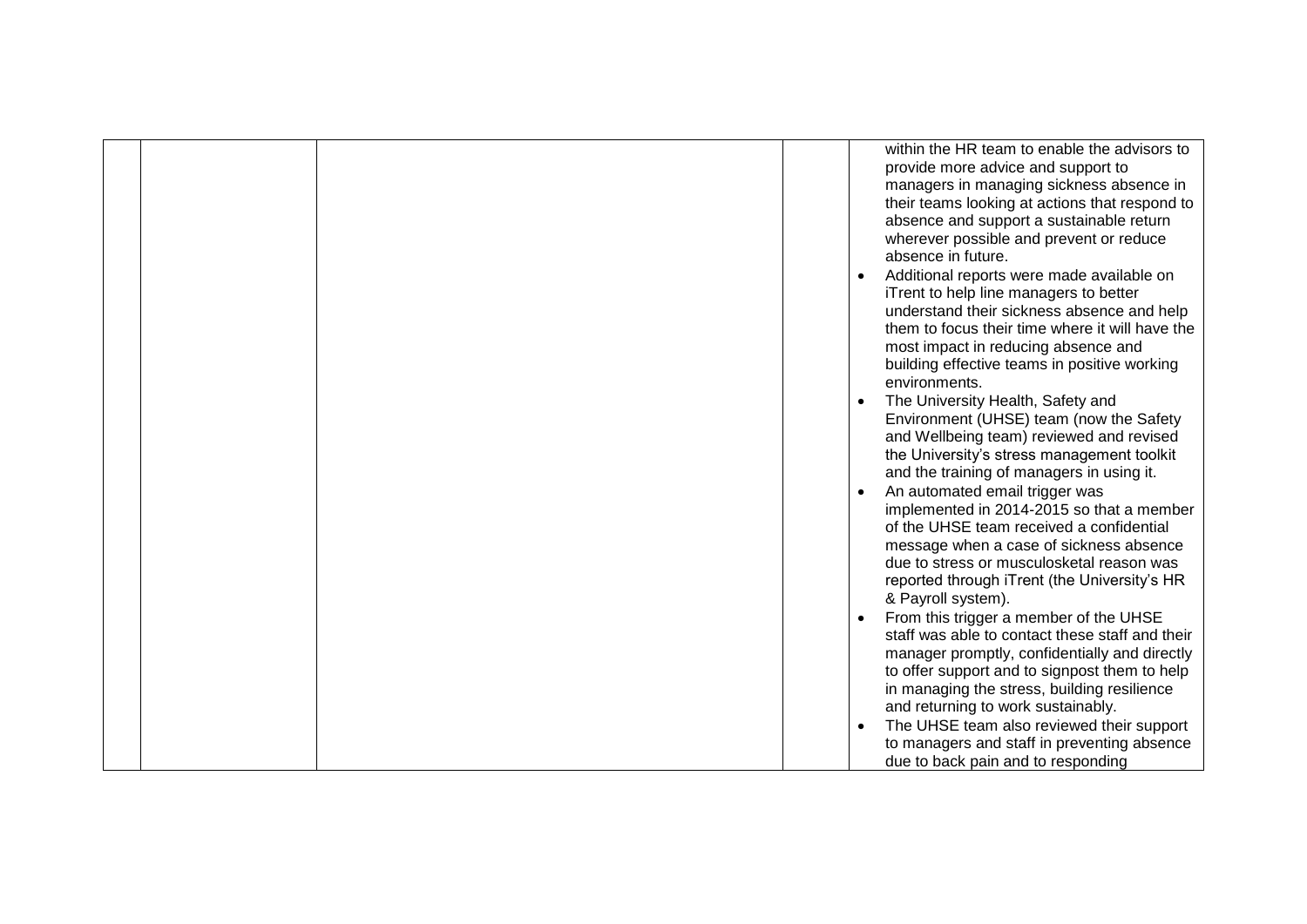|   |                            |                                                          |             | effectively where it occurs.                         |
|---|----------------------------|----------------------------------------------------------|-------------|------------------------------------------------------|
|   |                            |                                                          |             |                                                      |
| 3 | Research managers          |                                                          |             | <b>Completed</b>                                     |
|   | should be required to      | Raise awareness of best management practice for staff in | <b>RSWG</b> | New terms of reference for the Departmental          |
|   | participate in active      | probation                                                |             | Research Staff Co-ordinators have been drawn         |
|   | performance                |                                                          |             | up and rolled out across the Faculties. They         |
|   | management,                |                                                          |             | clarify the role of the Co-ordinators including      |
|   | including career           |                                                          |             | their role in induction, helping find research staff |
|   | development                |                                                          |             | a mentor and monitoring of staff development         |
|   | guidance,                  |                                                          |             | and Performance Review participation.                |
|   | and supervision of         |                                                          |             |                                                      |
|   | those who work in their    |                                                          |             |                                                      |
|   | teams. Employers           |                                                          | <b>HR</b>   | Pls were identified as a key group to develop in     |
|   | should ensure that         |                                                          |             | the organisation - particularly those new to PI      |
|   | research                   |                                                          |             | roles. Despite efforts centrally and through your    |
|   | managers are made          |                                                          |             | own work in Researcher Development we have           |
|   | aware of, and              |                                                          |             | not had the numbers of PIs undertaking people        |
|   | understand                 |                                                          |             | management development activities. Further           |
|   | their responsibilities for |                                                          |             | activities will be taken into the 2017-18 action     |
|   | the management             |                                                          |             | plan                                                 |
|   | of researchers and         |                                                          |             |                                                      |
|   | should provide training    |                                                          |             |                                                      |
|   | opportunities, including   |                                                          |             |                                                      |
|   | equality and diversity     |                                                          |             |                                                      |
|   | training, to support       |                                                          |             |                                                      |
|   | research managers in       |                                                          |             |                                                      |
|   | doing this. Institutions   |                                                          |             |                                                      |
|   | will wish to consider      |                                                          |             |                                                      |
|   | how research               |                                                          |             |                                                      |
|   | managers'                  |                                                          |             |                                                      |
|   | performance in these       |                                                          |             |                                                      |
|   | areas is developed,        |                                                          |             |                                                      |
|   | assessed and               |                                                          |             |                                                      |
|   | rewarded,                  |                                                          |             |                                                      |
|   | and how effectively        |                                                          |             |                                                      |
|   | this supports good         |                                                          |             |                                                      |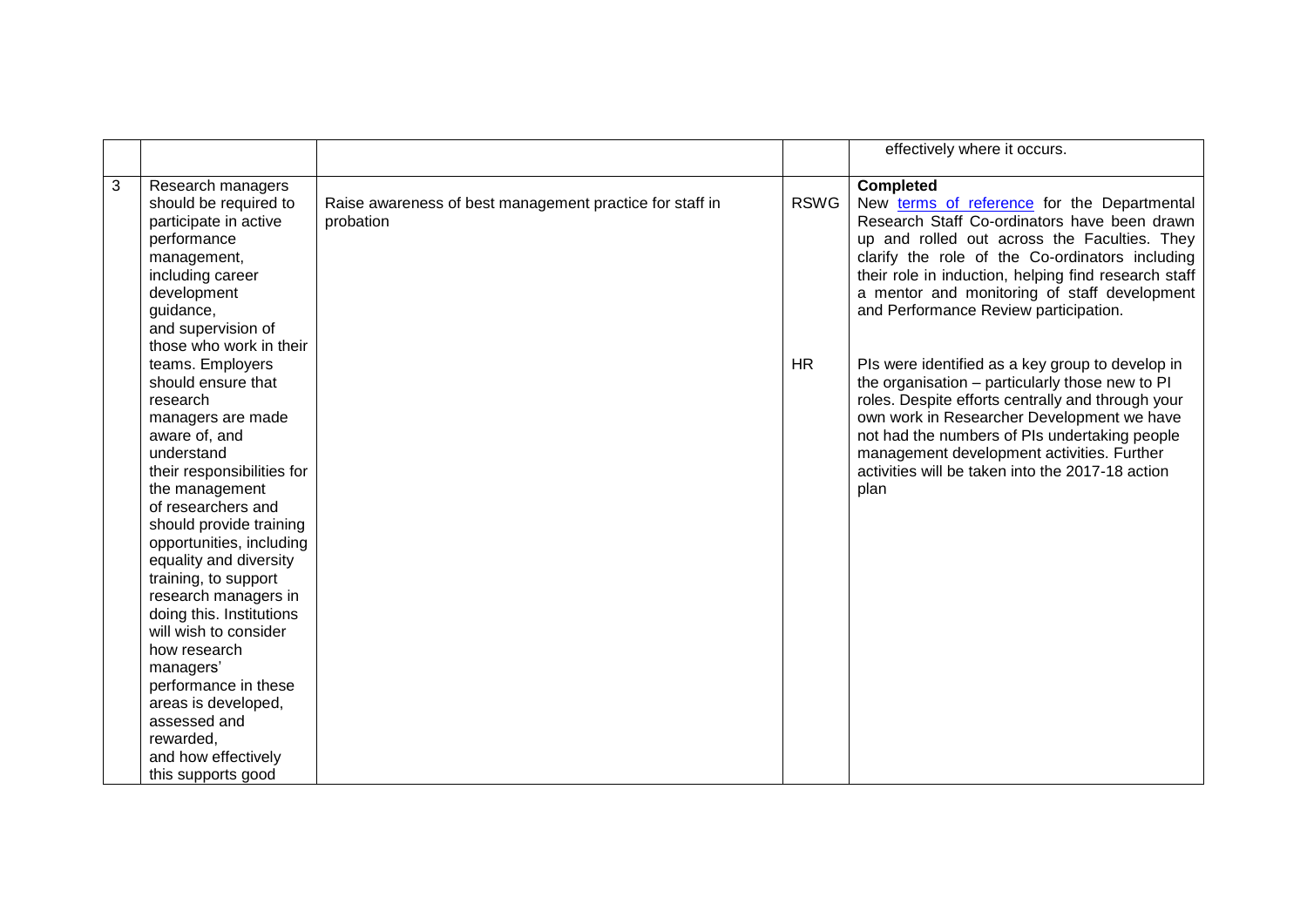|   | research                 |                                                                                                                                      |              |                                                    |
|---|--------------------------|--------------------------------------------------------------------------------------------------------------------------------------|--------------|----------------------------------------------------|
|   | management.              |                                                                                                                                      |              |                                                    |
| 6 | Researchers need to      |                                                                                                                                      |              | Ongoing                                            |
|   | be offered               | Publish generic job descriptions for researchers online                                                                              | <b>HR</b>    | Consultation is nearly completed. The job          |
|   | opportunities to         |                                                                                                                                      |              | descriptions will be published alongside the other |
|   | develop their own        |                                                                                                                                      |              | generic job descriptions on the web in the next    |
|   | careers as well as       |                                                                                                                                      |              | few weeks.                                         |
|   | having access to         |                                                                                                                                      |              |                                                    |
|   | additional pay           |                                                                                                                                      |              |                                                    |
|   | progression.             |                                                                                                                                      |              |                                                    |
|   | Promotion                |                                                                                                                                      |              |                                                    |
|   | opportunities should     |                                                                                                                                      |              |                                                    |
|   | be transparent,          |                                                                                                                                      |              |                                                    |
|   | effectively              |                                                                                                                                      |              |                                                    |
|   | communicated and         |                                                                                                                                      |              |                                                    |
|   | open to all staff. It is |                                                                                                                                      |              |                                                    |
|   | helpful if clear career  |                                                                                                                                      |              |                                                    |
|   | frameworks for early     |                                                                                                                                      |              |                                                    |
|   | stage researchers        |                                                                                                                                      |              |                                                    |
|   | are outlined in          |                                                                                                                                      |              |                                                    |
|   | organisational HR        |                                                                                                                                      |              |                                                    |
|   | strategies.              |                                                                                                                                      |              |                                                    |
|   |                          |                                                                                                                                      |              |                                                    |
|   | <b>PRINCIPLE 3</b>       |                                                                                                                                      |              |                                                    |
|   |                          | Researchers are equipped and supported to be adaptable and flexible in an increasingly diverse, mobile, global research environment. |              |                                                    |
| 5 | Researchers benefit      |                                                                                                                                      |              | <b>Completed</b>                                   |
|   | from clear systems       | Set up working group to be chaired by the PVC (Research) to                                                                          | <b>PVC R</b> | A career progression pathway -detailing            |
|   | that help them to plan   | discuss and develop framework for career progression in                                                                              |              | promotion criteria and process- for research staff |
|   | their career             | research only roles. The group will produce a report with findings                                                                   |              | (grade 7 to 8) has been developed                  |
|   | development.             | and recommendations.                                                                                                                 |              | (http://www.bath.ac.uk/hr/working/academic-        |
|   | Employers and funding    |                                                                                                                                      |              | promotion/research-fellow.html) by a working       |
|   | bodies should assist     |                                                                                                                                      |              | group including academic and research staff at     |
|   | researchers to make      |                                                                                                                                      |              | various stages in their career. The group was      |
|   | informed choices         |                                                                                                                                      |              | chaired by the PVC Research. The promotion         |
|   | about their career       |                                                                                                                                      |              | process mirrors that of other staff in the         |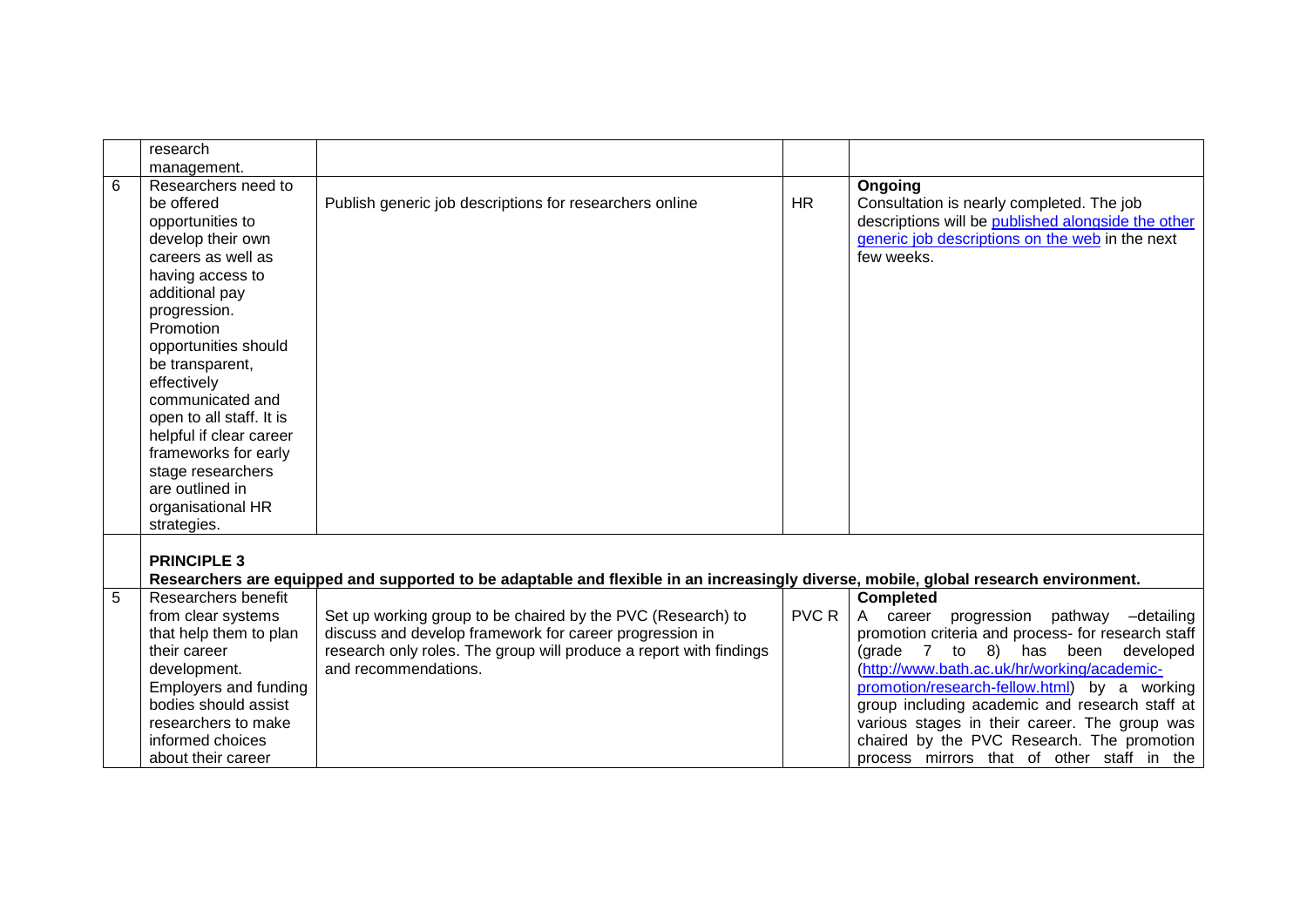|   | progression by<br>ensuring that their own<br>policies and processes<br>for promotion and<br>reward are transparent<br>and clearly stated and<br>that all researchers are<br>aware of local and<br>national career<br>development<br>strategies.                                                                                                                                                                                                                                                              |                                                      |                            | Education and Research job family with some<br>changes due to the nature of the research staff<br>contract and funding. It was approved by Council<br>in July 2017. Research Staff will be invited to<br>apply for promotion for the first time as part of<br>the promotion round in August 2017. |
|---|--------------------------------------------------------------------------------------------------------------------------------------------------------------------------------------------------------------------------------------------------------------------------------------------------------------------------------------------------------------------------------------------------------------------------------------------------------------------------------------------------------------|------------------------------------------------------|----------------------------|---------------------------------------------------------------------------------------------------------------------------------------------------------------------------------------------------------------------------------------------------------------------------------------------------|
| 6 | Employers should<br>provide a planned<br>induction programme<br>for researchers, on<br>appointment to<br>a research post, to<br>ensure early<br>effectiveness<br>through the<br>understanding of the<br>organisation and its<br>policies and<br>procedures. They<br>should also ensure<br>that research<br>managers provide<br>effective research<br>environments for the<br>training and<br>development of<br>researchers and<br>encourage them<br>to maintain or start<br>their continuous<br>professional | Continue to improve departmental induction processes | <b>RSWG</b><br><b>DRSC</b> | <b>Completed and ongoing</b><br>Departmental<br>induction<br>processes<br>were<br>improved with 62% (up by 12% from 2015) now<br>being offered an induction to the department and<br>76% (up 11 % from 2015) being offered a local<br>induction to their current role.                            |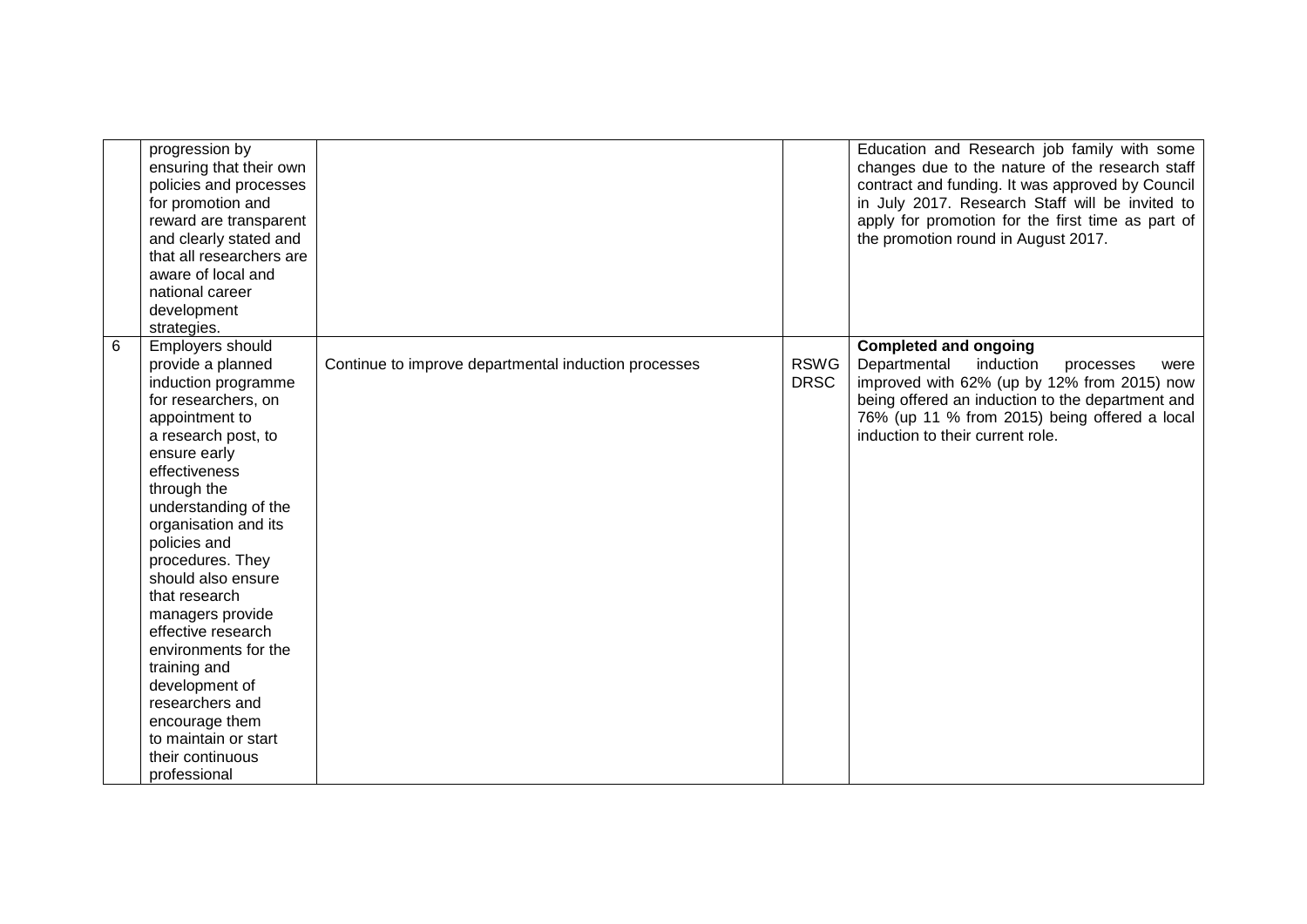| $\overline{7}$ | <b>Employers and</b><br>funders will wish to<br>consider                                                                                                                                                                                                                                                                                                                                                                      | Provide training opportunities through GW4 to foster                       |            | <b>Completed</b>                                                                                                                                                                                                                                                                                                                                                                                                                                                                                                                                                                                                                                                                                                                                                                                                                                                                                                                                                                                                                                                                                                                                                                                                                                 |
|----------------|-------------------------------------------------------------------------------------------------------------------------------------------------------------------------------------------------------------------------------------------------------------------------------------------------------------------------------------------------------------------------------------------------------------------------------|----------------------------------------------------------------------------|------------|--------------------------------------------------------------------------------------------------------------------------------------------------------------------------------------------------------------------------------------------------------------------------------------------------------------------------------------------------------------------------------------------------------------------------------------------------------------------------------------------------------------------------------------------------------------------------------------------------------------------------------------------------------------------------------------------------------------------------------------------------------------------------------------------------------------------------------------------------------------------------------------------------------------------------------------------------------------------------------------------------------------------------------------------------------------------------------------------------------------------------------------------------------------------------------------------------------------------------------------------------|
| 8              | articulating the skills<br>that should be<br>developed at<br>each stage of their<br>staff development<br>frameworks and<br>should encourage<br>researchers to acquire<br>and practise those<br>skills. For example,<br>researchers<br>may be given the<br>opportunity to manage<br>part of the budget for a<br>project, or to act as a<br>mentor or advisor to<br>other researchers and<br>students.<br>Employers also should | collaboration skills in early career researchers                           | <b>RDU</b> | A GW4 Crucible programme<br>(http://gw4.ac.uk/developing-our-staff/gw4-<br>crucible/), building on previous SouthWest<br>Crucible programmes, for 30 talented future<br>research leaders across the GW4 Universities<br>was run in 2017. At the end of the programme<br>participants can bid for funding for small<br>collaborative research projects to practice some<br>of the skills learned on the programme. The<br>programme received excellent feedback: 'The<br>Crucible has provided a fresh perspective on<br>work and career, and introduced me to lots of<br>new and interesting tools and techniques.  In<br>fact the whole programme was useful and had<br>made be reflect considerably on what I am doing<br>and where I am heading.'<br>Some specific examples of outcomes for Bath<br>participants so far:<br>• One member of research staff that took<br>part has since been offered a lectureship<br>position at Bath.<br>Two participants have published articles<br>in The Conversation<br>Bath participants<br>4/5<br>have<br>been<br>awarded seed funding for collaborative<br>projects<br>Further GW4 Crucible programmes are planned<br>for the future with the next one starting in early<br>2018.<br><b>Completed</b> |
|                | provide a specific<br>career development                                                                                                                                                                                                                                                                                                                                                                                      | Consider further Prize fellow appointments after success of first<br>round | PVC-R      | University<br>18<br>50 <sup>th</sup><br>The<br>has<br>appointed<br>Anniversary Prize Fellows (starting in 2016/17).                                                                                                                                                                                                                                                                                                                                                                                                                                                                                                                                                                                                                                                                                                                                                                                                                                                                                                                                                                                                                                                                                                                              |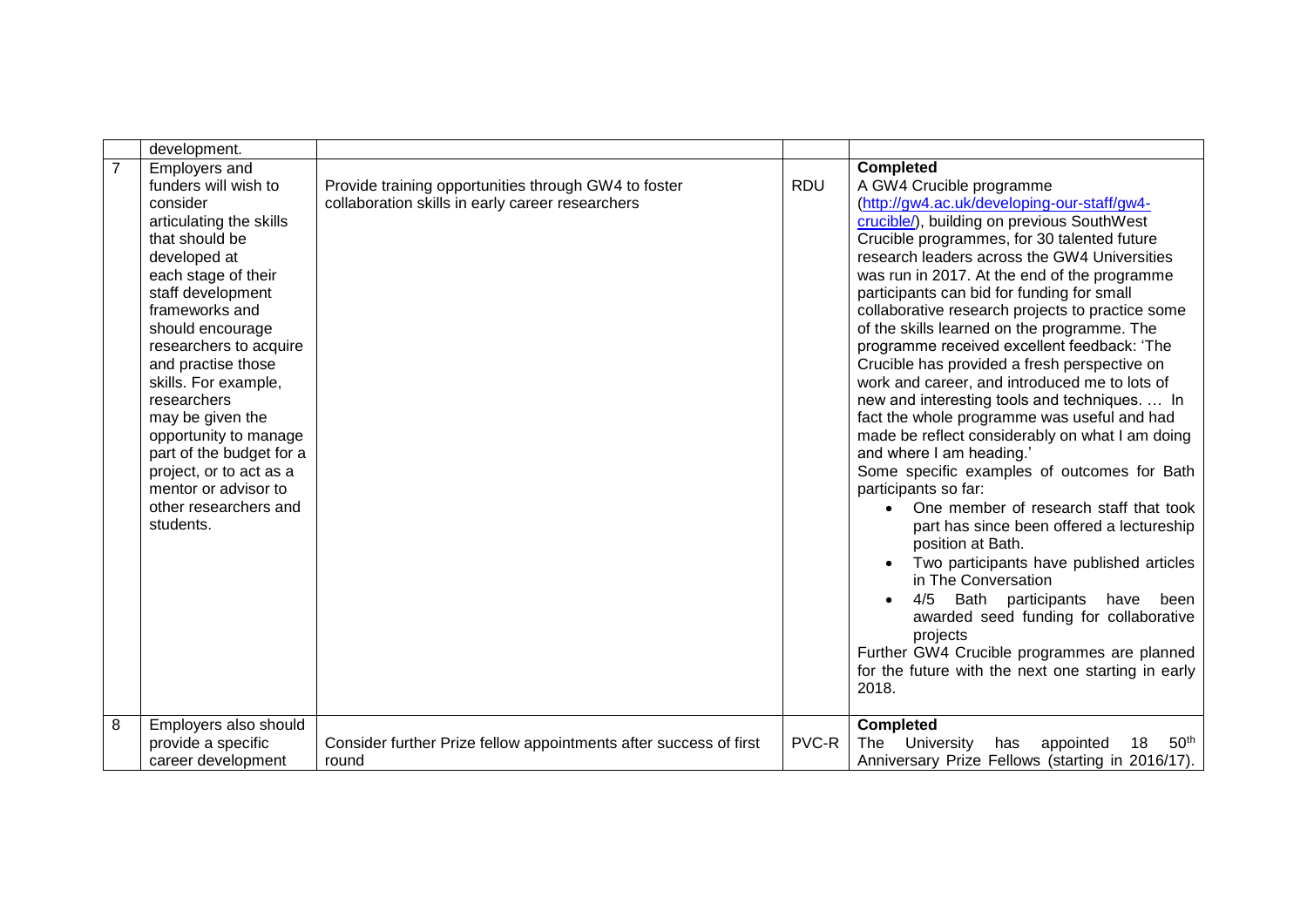| strategy for<br>researchers at all<br>stages of their career,<br>regardless of their<br>contractual<br>situation, which should<br>include the availability<br>of mentors involved in |                                                                                                                                                                                 |            | These positions aim to enable early career<br>academics to get a flying start to their research<br>careers. Prize Fellows start with two years<br>research time and development activities as part<br>of a cohort, and then move on to the usual<br>probationary requirements for academic staff.                                                                                                                                                                                                         |
|--------------------------------------------------------------------------------------------------------------------------------------------------------------------------------------|---------------------------------------------------------------------------------------------------------------------------------------------------------------------------------|------------|-----------------------------------------------------------------------------------------------------------------------------------------------------------------------------------------------------------------------------------------------------------------------------------------------------------------------------------------------------------------------------------------------------------------------------------------------------------------------------------------------------------|
| providing support and<br>guidance for the<br>personal and<br>professional                                                                                                            | Raise awareness of PI's of the opportunity to include in their<br>funding proposals the appropriate funding to support the<br>promotion of research staff working on the grant. | <b>RIS</b> | The RIS team (especially pre-award) routinely<br>remind academics when costing funding<br>proposals that this is a possibility.                                                                                                                                                                                                                                                                                                                                                                           |
| development of<br>researchers. All<br>researchers should be<br>familiar with such<br>provisions and<br>arrangements.                                                                 | Provide support for research staff who would like to write grants<br>and/or apply for fellowships                                                                               | <b>RIS</b> | RIS have started to run two-day grant/fellowship<br>writing retreats in the academic year 2016/17.<br>Participants for these events are selected after<br>application to take part. 11/68 participants were<br>research staff.                                                                                                                                                                                                                                                                            |
|                                                                                                                                                                                      |                                                                                                                                                                                 | <b>RDU</b> | In addition, the Faculty of Science and<br>Engineering & Design have run structured 6<br>months long programmes for 8 early career<br>research staff each to support staff in developing<br>a proposal for funding/a fellowship. As a result,<br>participants generally feel they are better<br>prepared to write a fellowship/grant proposal and<br>have made progress in writing one or have<br>submitted one. Participants also valued the 1-1<br>coaching they received as part of the<br>programmes. |
|                                                                                                                                                                                      | Offer regular (at least monthly) grant writing club for staff                                                                                                                   | <b>RIS</b> | The Research Innovation Service offers monthly<br>'Shut up & Write' sessions. These grant writing<br>sessions, with staff to provide feedback and<br>support present, are advertised regularly to<br>research staff via email and twitter and usually at<br>least 1 out of around 6 participants is a member                                                                                                                                                                                              |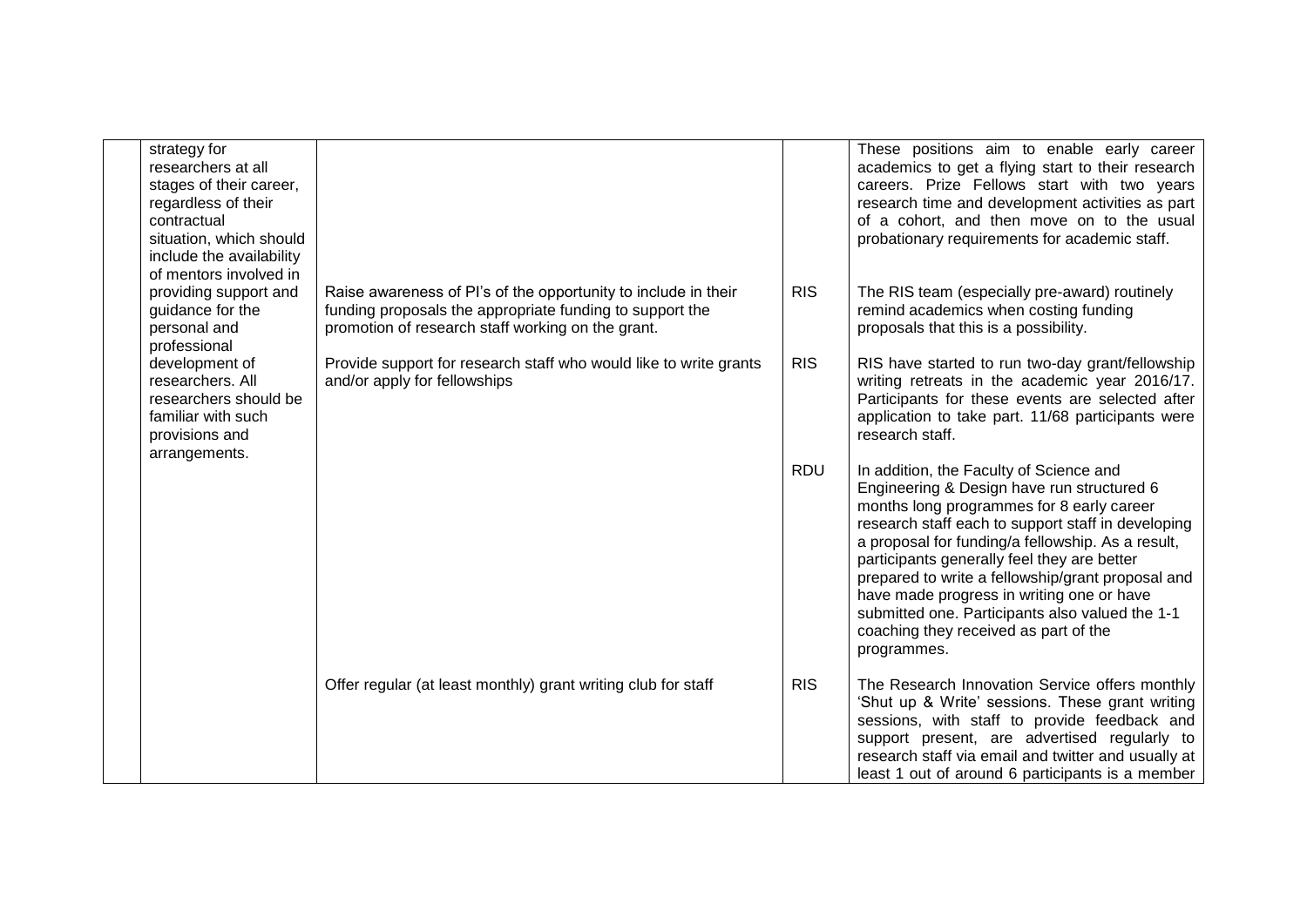|                    |                                                                                                                                                                                                                                                                                                                                                                                                                                                                                                                                                        |                                                                                                                                          | of research staff.                                                                                                                                              |
|--------------------|--------------------------------------------------------------------------------------------------------------------------------------------------------------------------------------------------------------------------------------------------------------------------------------------------------------------------------------------------------------------------------------------------------------------------------------------------------------------------------------------------------------------------------------------------------|------------------------------------------------------------------------------------------------------------------------------------------|-----------------------------------------------------------------------------------------------------------------------------------------------------------------|
|                    |                                                                                                                                                                                                                                                                                                                                                                                                                                                                                                                                                        |                                                                                                                                          |                                                                                                                                                                 |
|                    |                                                                                                                                                                                                                                                                                                                                                                                                                                                                                                                                                        |                                                                                                                                          |                                                                                                                                                                 |
|                    |                                                                                                                                                                                                                                                                                                                                                                                                                                                                                                                                                        |                                                                                                                                          |                                                                                                                                                                 |
|                    |                                                                                                                                                                                                                                                                                                                                                                                                                                                                                                                                                        |                                                                                                                                          |                                                                                                                                                                 |
| their career.      |                                                                                                                                                                                                                                                                                                                                                                                                                                                                                                                                                        |                                                                                                                                          |                                                                                                                                                                 |
| Researchers should |                                                                                                                                                                                                                                                                                                                                                                                                                                                                                                                                                        |                                                                                                                                          |                                                                                                                                                                 |
| be empowered by    | Continue to raise awareness of the benefits of the Staff                                                                                                                                                                                                                                                                                                                                                                                                                                                                                               | SD,                                                                                                                                      | Emails were send to all research staff by the                                                                                                                   |
| having             | Development Performance Review (SDPR) and encourage                                                                                                                                                                                                                                                                                                                                                                                                                                                                                                    |                                                                                                                                          | careers advisor and staff development manager                                                                                                                   |
| a realistic        |                                                                                                                                                                                                                                                                                                                                                                                                                                                                                                                                                        | depts.                                                                                                                                   | to remind them of the benefits of the SDPR                                                                                                                      |
|                    |                                                                                                                                                                                                                                                                                                                                                                                                                                                                                                                                                        |                                                                                                                                          | process. SDPR training is offered and the                                                                                                                       |
|                    |                                                                                                                                                                                                                                                                                                                                                                                                                                                                                                                                                        |                                                                                                                                          | benefits of SDPR are raised in all relevant                                                                                                                     |
|                    |                                                                                                                                                                                                                                                                                                                                                                                                                                                                                                                                                        |                                                                                                                                          | workshops. Line managers and staff get                                                                                                                          |
|                    |                                                                                                                                                                                                                                                                                                                                                                                                                                                                                                                                                        |                                                                                                                                          | automated emails to remind them that an SDPR                                                                                                                    |
|                    |                                                                                                                                                                                                                                                                                                                                                                                                                                                                                                                                                        |                                                                                                                                          | is due                                                                                                                                                          |
|                    |                                                                                                                                                                                                                                                                                                                                                                                                                                                                                                                                                        |                                                                                                                                          | Despite these measurements participation, as                                                                                                                    |
|                    |                                                                                                                                                                                                                                                                                                                                                                                                                                                                                                                                                        |                                                                                                                                          | measured by CROS, has gone down. This might                                                                                                                     |
|                    |                                                                                                                                                                                                                                                                                                                                                                                                                                                                                                                                                        |                                                                                                                                          | partly be due to when CROS is run and how long                                                                                                                  |
|                    |                                                                                                                                                                                                                                                                                                                                                                                                                                                                                                                                                        |                                                                                                                                          | staff who have participated in CROS have been                                                                                                                   |
|                    |                                                                                                                                                                                                                                                                                                                                                                                                                                                                                                                                                        |                                                                                                                                          | at the University. WE will investigate numbers                                                                                                                  |
|                    |                                                                                                                                                                                                                                                                                                                                                                                                                                                                                                                                                        |                                                                                                                                          | further when the current SDPR round is                                                                                                                          |
|                    |                                                                                                                                                                                                                                                                                                                                                                                                                                                                                                                                                        |                                                                                                                                          | completed. Perceived usefulness has stayed the                                                                                                                  |
|                    |                                                                                                                                                                                                                                                                                                                                                                                                                                                                                                                                                        |                                                                                                                                          | same since in CROS 2017 compared to 2015.                                                                                                                       |
|                    |                                                                                                                                                                                                                                                                                                                                                                                                                                                                                                                                                        |                                                                                                                                          | I addition one department is currently trying a                                                                                                                 |
|                    |                                                                                                                                                                                                                                                                                                                                                                                                                                                                                                                                                        |                                                                                                                                          | system where SDPRs with research staff are                                                                                                                      |
|                    |                                                                                                                                                                                                                                                                                                                                                                                                                                                                                                                                                        |                                                                                                                                          | automatically scheduled. It is not yet known if                                                                                                                 |
|                    |                                                                                                                                                                                                                                                                                                                                                                                                                                                                                                                                                        |                                                                                                                                          | this led to an improvement in an engagement as                                                                                                                  |
|                    |                                                                                                                                                                                                                                                                                                                                                                                                                                                                                                                                                        |                                                                                                                                          | the current SDPR round is still ongoing.                                                                                                                        |
|                    |                                                                                                                                                                                                                                                                                                                                                                                                                                                                                                                                                        |                                                                                                                                          | We have continued to provide best practice                                                                                                                      |
|                    |                                                                                                                                                                                                                                                                                                                                                                                                                                                                                                                                                        |                                                                                                                                          | training for the Staff Development and                                                                                                                          |
|                    |                                                                                                                                                                                                                                                                                                                                                                                                                                                                                                                                                        |                                                                                                                                          | Performance Review for reviewers and                                                                                                                            |
|                    |                                                                                                                                                                                                                                                                                                                                                                                                                                                                                                                                                        |                                                                                                                                          | reviewees with 71 staff attending training in the                                                                                                               |
|                    |                                                                                                                                                                                                                                                                                                                                                                                                                                                                                                                                                        |                                                                                                                                          | past 2 years.                                                                                                                                                   |
|                    | <b>PRINCIPLE 4</b><br>understanding of, and<br>information about, their<br>own career<br>development and<br>career direction<br>options as well as<br>taking personal<br>responsibility for their<br>choices at the<br>appropriate times.<br>Employers should<br>introduce appraisal<br>systems for all<br>researchers for<br>assessing their<br>professional<br>performance on a<br>regular basis<br>and in a transparent<br>manner. It is important<br>that researchers have<br>access to honest and<br>transparent advice on<br>their prospects for | research staff to take part in it. Increase participation to 75% by<br>2017.<br>Continue to provide training for reviewers and reviewees | The importance of researchers' personal and career development, and lifelong learning, is clearly recognised and promoted at all stages of<br>ASD,<br><b>SD</b> |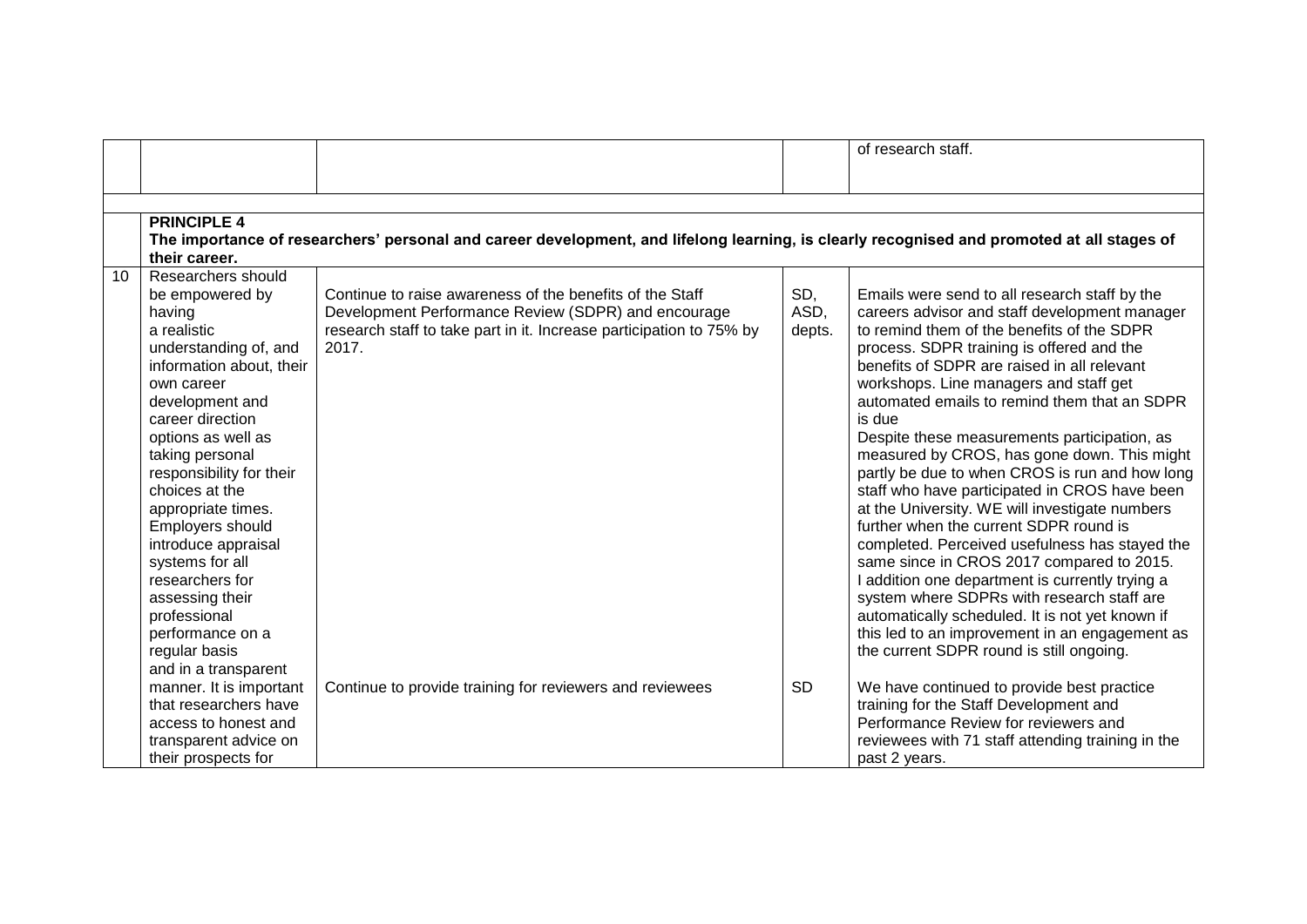|    | success in their<br>preferred career.                                                                                                                                                                                                                                                                                                                                                                     | Roll out guidance for SDPRs                                                                                                                                                            | CAS                                 | The Careers Advisor for researchers has<br>developed guidance for PI's on how to structure<br>careers conversations with research staff. This<br>guide is accessible on the CAS webpage and<br>has been circulated to DRSC to send to PI's. It<br>will in future be used in SDPR training for PI's.                                                                                                                                                                                                                                                                                                                                                                                                                                                 |
|----|-----------------------------------------------------------------------------------------------------------------------------------------------------------------------------------------------------------------------------------------------------------------------------------------------------------------------------------------------------------------------------------------------------------|----------------------------------------------------------------------------------------------------------------------------------------------------------------------------------------|-------------------------------------|-----------------------------------------------------------------------------------------------------------------------------------------------------------------------------------------------------------------------------------------------------------------------------------------------------------------------------------------------------------------------------------------------------------------------------------------------------------------------------------------------------------------------------------------------------------------------------------------------------------------------------------------------------------------------------------------------------------------------------------------------------|
| 11 | Employers will wish to<br>ensure that<br>developmental<br>activities open to<br>researchers include<br>preparation for<br>academic practice.<br>Employers should take<br>measures to ensure<br>broad recognition of<br>CPD schemes from<br>other employing<br>organisations as<br>far as possible, so that<br>researchers are not<br>unduly disadvantaged<br>when moving from one<br>employer to another. | The re-development of the Bath Course for Enhancing Academic<br>practice in 2015/16 will include opportunities for research staff to<br>access training and HEA fellowship recognition | <b>ASD</b>                          | <b>Completed and ongoing</b><br>This opportunity is open to research staff who do<br>sufficient teaching to fulfil the requirements for<br>the Bath Course in Enhancing Academic<br>Practice. As this is currently not the case for<br>most research staff we encourage research staff<br>who teach to go through the Bath Scheme to<br>gain HEA fellowship. In 2014/15 1 (1 AFHEA)<br>member of research staff went through the Bath<br>Scheme. This increased to 4 (1 FHEA / 3<br>AFHEA) in 2015/16 and to 6 (2 FHEA / 4<br>AFHEA) in 2016/17.<br>Our 2017-2020 action plan includes<br>development of a programme specifically for<br>research staff in addition to the 1 day<br>'Introduction to teaching' we currently offer (see<br>$4.12$ ). |
| 12 | Employers will ensure<br>that where researchers<br>are provided with<br>teaching and<br>demonstrating<br>opportunities as part of<br>their career<br>development,<br>suitable training and                                                                                                                                                                                                                | Support and development for Research Staff who teach will be<br>considered as part of the University's QA Code of Practice review<br>in 2015/16                                        | <b>PVC</b><br>$L&T$ ,<br><b>CLT</b> | <b>Completed</b><br>QA9 (Quality Assurance Code of Practice for<br>Professional Development and Recognition for<br>all staff and students who teach) was updated to<br>explicitly include support and development for<br>research staff who teach.<br>The Centre for Learning and Teaching has<br>introduced a 1 day 'Introduction to teaching'<br>workshop for research staff. The workshop was                                                                                                                                                                                                                                                                                                                                                    |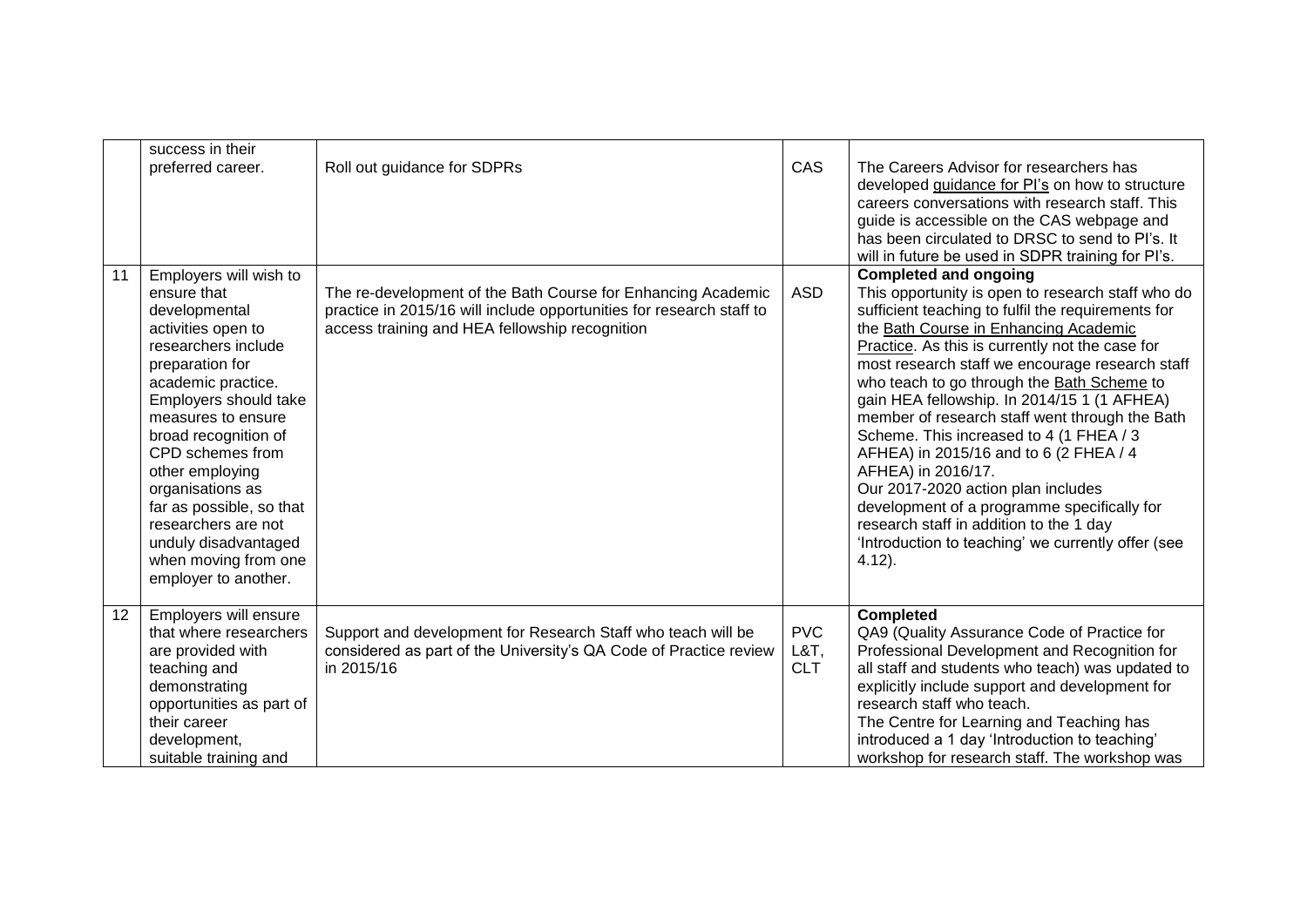|    | support is provided.                                                                                                                                                                                                               |                                                                                                                                                                                           |                     | first run in 2015/16 and repeated in 2016/17.<br>100% of those that gave feedback were satisfied<br>with the course and would recommend it. The<br>course was well attended with 16/20 places<br>taken up over the two years.                                                                                                                                                                                                                     |
|----|------------------------------------------------------------------------------------------------------------------------------------------------------------------------------------------------------------------------------------|-------------------------------------------------------------------------------------------------------------------------------------------------------------------------------------------|---------------------|---------------------------------------------------------------------------------------------------------------------------------------------------------------------------------------------------------------------------------------------------------------------------------------------------------------------------------------------------------------------------------------------------------------------------------------------------|
|    |                                                                                                                                                                                                                                    | Provide opportunities for research staff who would like to teach                                                                                                                          | <b>CLT</b>          | 12% more staff state in CROS 2017 that they<br>have undertaken teaching or lecturing<br>responsibilities compared to CROS 2015.                                                                                                                                                                                                                                                                                                                   |
|    |                                                                                                                                                                                                                                    | Support, formal recognition and development for research staff<br>who supervise doctoral students will be considered as part of the<br>University's QA Code of Practice review in 2015/16 | PVC R<br><b>CLT</b> | Research staff can now officially be members of<br>the supervisory team for doctoral students (see<br>QA7, section 8.3.8) and thus receive formal<br>recognition for their contribution. CROS 2017<br>indicates that 47% of research staff are already<br>aware of this. We will continue to promote this<br>opportunity to research staff. We also raise this<br>in the training for all academics in probation and<br>at other relevant events. |
| 13 | Employers and<br>researchers can often<br>benefit if researchers<br>have an input into<br>policy and practice<br>through appropriate<br>representation at staff<br>meetings and on<br>organisation or<br>management<br>committees. | Consider how to increase transparency of decision making<br>processes to staff who aren't in the relevant committees                                                                      | depts               | <b>Completed</b><br>Departments now routinely advertise roles within<br>the Departments to all staff so those interested<br>can apply. To improve this further an action in<br>our Athena Swan Action Plan is to increase the<br>transparency of how staff for internal committees<br>are selected by running twice yearly<br>departmental information sessions.                                                                                  |
| 14 | Mentoring                                                                                                                                                                                                                          |                                                                                                                                                                                           |                     | <b>Completed</b>                                                                                                                                                                                                                                                                                                                                                                                                                                  |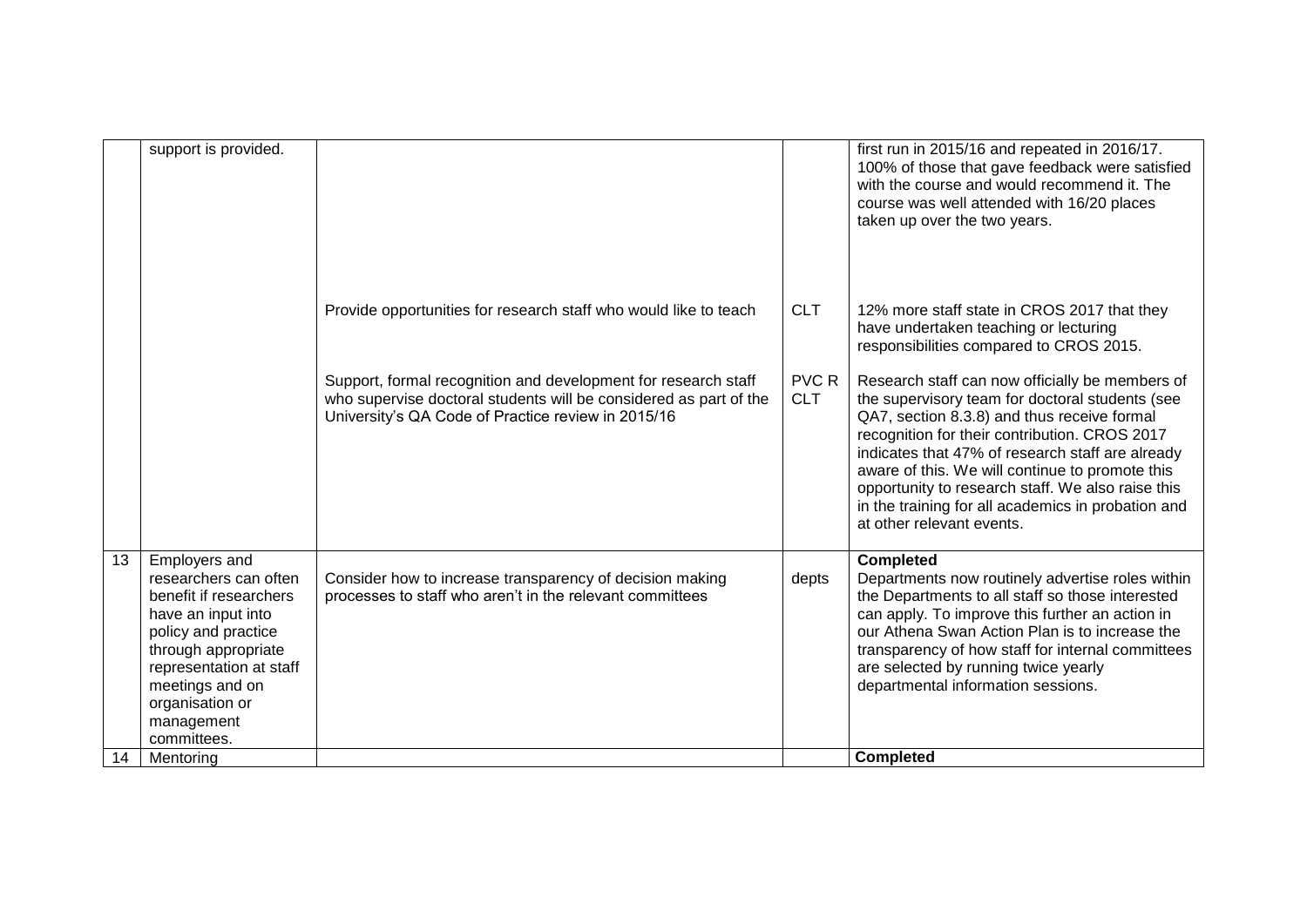|                | arrangements should<br>be supported<br>by employers as a key<br>mechanism for career<br>development and<br>enhancement.                                                                                                                                                                                                                                                                                                   | Develop and launch individual mentoring scheme for all staff in<br>Education and research job family                                              | <b>RDU</b><br>E&D<br><b>SD</b> | A mentoring scheme for all staff in the Education<br>and Research job family has been developed<br>and was launched in 2015/16<br>(http://www.bath.ac.uk/hr/learning/individuals/coa<br>ching-mentoring/mentoring-education-research-<br>job-family/index.html). In CROS 2017 24.5% of<br>respondents indicate that they have been<br>mentored which is a 6% increase from CROS<br>2015. |
|----------------|---------------------------------------------------------------------------------------------------------------------------------------------------------------------------------------------------------------------------------------------------------------------------------------------------------------------------------------------------------------------------------------------------------------------------|---------------------------------------------------------------------------------------------------------------------------------------------------|--------------------------------|------------------------------------------------------------------------------------------------------------------------------------------------------------------------------------------------------------------------------------------------------------------------------------------------------------------------------------------------------------------------------------------|
|                | <b>PRINCIPLE 6</b>                                                                                                                                                                                                                                                                                                                                                                                                        | Diversity and equality must be promoted in all aspects of the recruitment and career management of researchers.                                   |                                |                                                                                                                                                                                                                                                                                                                                                                                          |
| $\overline{3}$ | It should be                                                                                                                                                                                                                                                                                                                                                                                                              |                                                                                                                                                   |                                | <b>Completed</b>                                                                                                                                                                                                                                                                                                                                                                         |
|                | emphasised that the<br>demanding nature of<br>research careers has a<br>disproportionate<br>effect on certain<br>groups. We strongly<br>recommend<br>that all members of the<br>UK research<br>community<br>actively address the<br>disincentives and<br>indirect obstacles to<br>retention and<br>progression in<br>research careers<br>which may<br>disproportionately<br>impact on some<br>groups more than<br>others. | Improve and disseminate guidance on<br>maternity/paternity/adoption leave for staff on externally funded<br>contracts. Keep guidance under review | <b>HR</b>                      | In early 2015 we updated our all of our guidance<br>on maternity / paternity and adoption leave for all<br>staff as part of the introduction of Shared<br>Parental Leave - which came into effect from<br>April 2015. There was dissemination of guidance<br>to all staff including staff on externally funded<br>contracts as part of this initiative.                                  |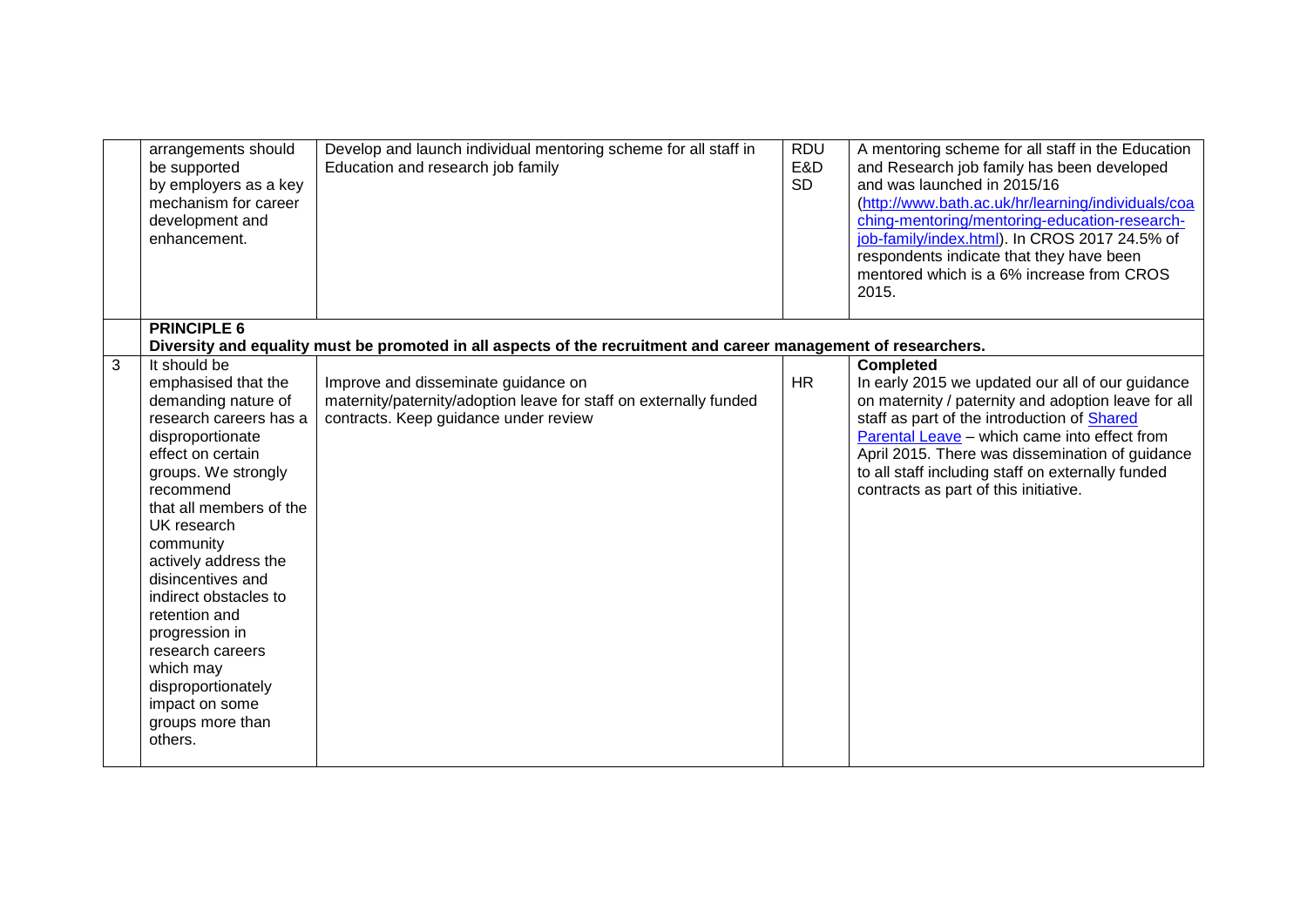| 10 | Employers should also                                                                                         |                                                                                                                    |     |                                                                                                                                                                                                                                                                                                                                                                                                                                                                                                                                                                                                                                         |
|----|---------------------------------------------------------------------------------------------------------------|--------------------------------------------------------------------------------------------------------------------|-----|-----------------------------------------------------------------------------------------------------------------------------------------------------------------------------------------------------------------------------------------------------------------------------------------------------------------------------------------------------------------------------------------------------------------------------------------------------------------------------------------------------------------------------------------------------------------------------------------------------------------------------------------|
|    | consider participation<br>in schemes such as                                                                  | University resubmission for Bronze application                                                                     | E&D | The University has been re-awarded Athena<br>Bronze status in June 2017                                                                                                                                                                                                                                                                                                                                                                                                                                                                                                                                                                 |
|    | the Athena SWAN                                                                                               |                                                                                                                    |     |                                                                                                                                                                                                                                                                                                                                                                                                                                                                                                                                                                                                                                         |
|    | Charter, the Juno<br>Project and other<br>initiatives aimed at<br>promoting diversity in<br>research careers. | Continue to support departments in developing their Athena<br>Swan submissions                                     | E&D | 9 University Departments (compared to 2 in<br>2015) now hold a departmental Athena Swan<br>Bronze award. 5 of these departments are now<br>working towards a Silver Award. All remaining<br>departments (including non-STEM ones) are<br>working towards a Bronze Award submission.                                                                                                                                                                                                                                                                                                                                                     |
|    |                                                                                                               | Run an event for women in STEM to celebrate female<br>researchers as part of the Universities 50 year celebrations | E&D | As part of the 50 <sup>th</sup> Anniversary a 1 day event to<br>celebrate women STEM was held. The event<br>was developed by a group including senior<br>academics, the SU president and staff from E&D<br>and RDU. It was a successful event, attended by<br>around 150 staff, depending on the session up to<br>55% were male, and PGRs from across the<br>University, with internal and external speakers.<br>Of those participants that completed the<br>feedback 100% rated the range of speakers and<br>sessions as either good or excellent. 75% rated<br>the speakers' knowledge and expertise as<br>excellent and 25% as good. |

- ASD: Academic Staff Development
- CAS: Careers Advisory Service
- CLT: Centre for Learning and Teaching
- Depts.: departments
- DRSC: Departmental Research Staff Coordinator
- E&D: Equalities & Diversity
- HoD: Head(s) of Department
- HR: Human Resources
- PVC L&T: Pro Vice Chancellor Learning & Teaching
- PVC R: Pro Vice Chancellor Research